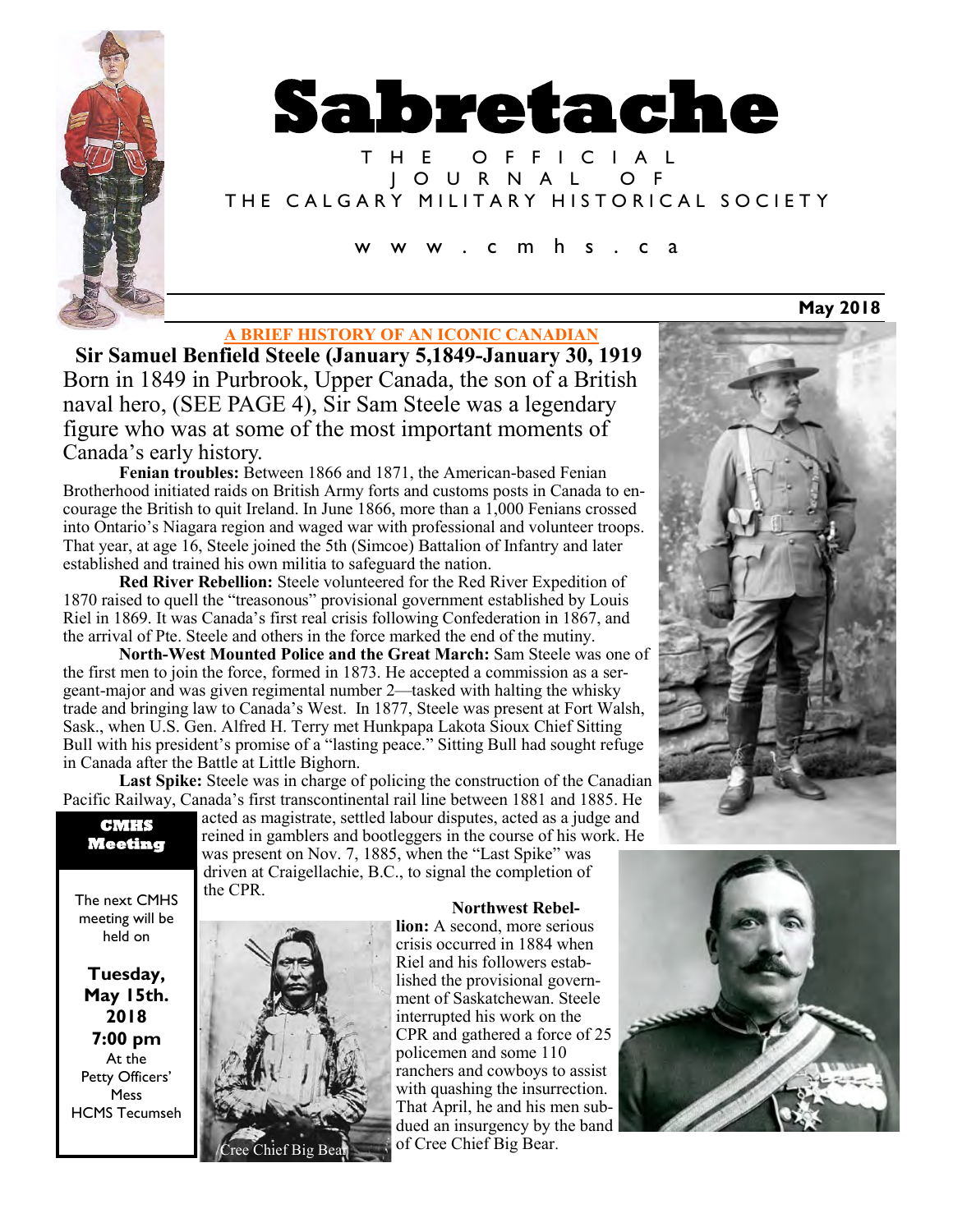#### **Sabretache**

PAGE 2 May 2018

| THE OFFICIAL JOURNAL OF THE<br>CALGARY MILITARY HISTORICAL SOCIETY                                                                                                                                                                                                                          | <b>Notice of Next Meeting</b>                                                                                                                                                                                                                                                                                                               |
|---------------------------------------------------------------------------------------------------------------------------------------------------------------------------------------------------------------------------------------------------------------------------------------------|---------------------------------------------------------------------------------------------------------------------------------------------------------------------------------------------------------------------------------------------------------------------------------------------------------------------------------------------|
| The<br><b>CALGARY MILITARY HISTORICAL SOCIETY</b><br>is a non-profit registered society<br>which fosters the study of the<br>military and the police, and the heritage of<br>Canada, the British Empire, and the world<br>as well as the preservation of military<br>artifacts and records. | The next CMHS meeting will be held on<br><b>Tuesday, May 15th., 2018</b><br>$19:00(7:00 \text{ pm})$<br>At the Petty Officers' Mess, HMCS Tecumseh.<br>Members are reminded that an offering of foodstuffs for the Legion Food Bank is<br>considered your unofficial entrance fee to our regular scheduled meetings.                        |
| The CMHS meets once every calendar month<br>at: Petty Officers' Mess<br><b>HMCS Tecumseh</b><br>1820 - 24th Street SW<br>Calgary AB T2T 0G6                                                                                                                                                 | The unofficial agenda of this meeting will be:<br>Introduction of guests, Minutes of last meeting Correspondence, Membership re-<br>port Treasurer's report, Old business / New business Break, Show & Tell<br>The President, Allan Ross would like to invite everyone to remain after the meet-<br>ing for an informal time of fellowship. |

**Klondike Gold Rush:** With miners flooding into the Yukon, the North-West Mounted Police needed a good man to administer frontier justice. In 1898, Steele helped set up effective border posts to curtail the activities of Alaskan outlaw Soapy Smith, and with a force of only 13 cleaned up chaotic Dawson City–a boomtown of 14,000. In 1899, political cronyism saw Steele replaced.

**Boer War:** Steele was tasked with setting up the Alberta calvary regiment, Lord Strathcona's Horse, in 1900, to fight in the Boer War. His unit performed well once it arrived in South Africa in May of that year–often doing forward scouting for regiments trying to eliminate Boer commandos. The Boer War marked Canada's first official dispatch of troops to an overseas war. Steele would spend five years afterward as a commander organizing a civil police force in the South African Constabulary.

On March 17th, 1900 Sam Steele, along with his Strathcona Horse contingent of 540 men and 599 horses, sailed for South Africa

aboard the S.S. Monterey of the Elder Dempster Line. While Sam writes almost nothing of this in his published memoirs, his diary entries describe the many hardships the crossing entailed, particularly for the horses. His March 29th personal diary entry reads: *Weather hot. Stifling [where] the horses die. Everything possible done to make it tolerable for the poor beasts. Temp. 93 on the horse decks. … 5 horses dead within last twenty four hours of pneumonia*. … (Next day) *10 horses died of pneumonia today. Too bad, but it cannot be helped. Great attention has been paid to them all the time*…Horse carcasses were dumped overboard, and a total of 176 horses died on this cross-Atlantic journey. The crossing was tough for the men on board as well with sea-sickness affecting many, and for those healthy enough to stay upright for the sailing, enduring continuous physical training and drills organized by their Commanding Officer, Sam Steele. They needed to be tough to participate in the Boer War!



**World War 1...**Steele requested active military duty with the outbreak of the First World War. He was initially rejected for command on the grounds of age. However, a compromise was reached which allowed him to act as commander of the 2nd Canadian Division until the unit was sent to France, where he would be replaced. After accompanying the Division to England, Steele was offered an administrative post as commanding officer of the South-East District.

Matters were complicated, however, when Canadian Minister of Defence Samuel Hughes insisted that Steele also be made commander of all Canadian troops in Europe -- a slight problem, as there were two brigadier-generals who each believed the Canadian command was theirs. The issue was not resolved until 1916, when the new Minister of Overseas Military Forces of Canada, Sir G. H. Perley, removed Steele from his Canadian command after Steele refused to return to



Canada as a recruiter. He kept his British command until his retirement on July 15, 1918. While in Britain, Steele was knighted, on January 1, 1918. Unfortunately, he died of influenza just after his 70th birthday in London, England A full military funeral was held at St. John's Church in Putney, England on February 6th, 1919, and included representatives from Canadian military battalions, the Royal North-West Mounted Police, Lord Strathcona's Horse, Canadian Machine Gun Detachments, and several branches of the Canadian Army Corps. and Service. Massed bands played, a Gun Carriage procession took place, and honorary pall bearers included a host of Major-Generals and Brig.-Generals. In the summer of 1919, Sam's body was brought back to Canada, where a second large and grand military funeral service was held. Sam Steele's funeral procession wound through the streets of Winnipeg. Sam was buried in Winnipeg's St. John's cemetery

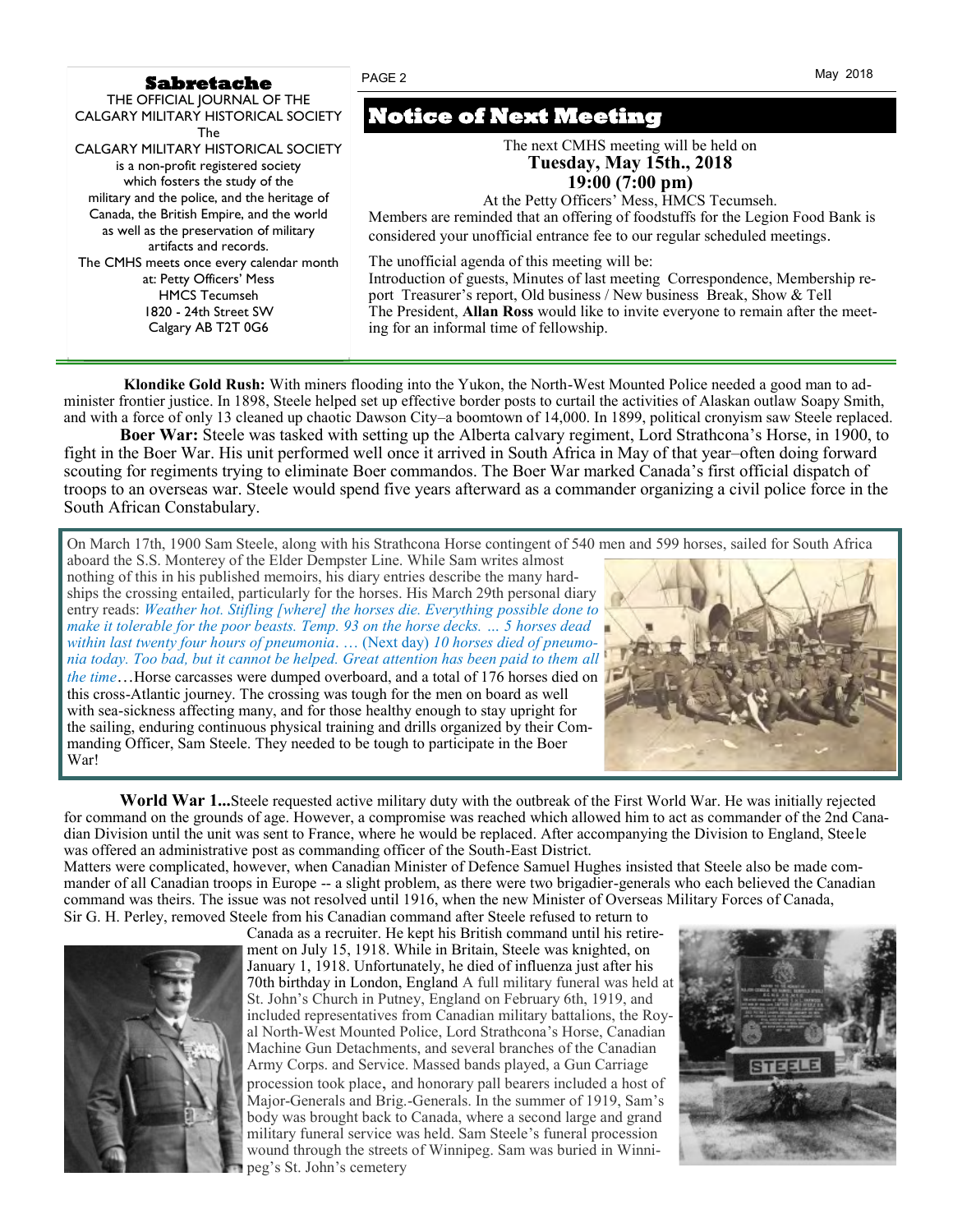# **Minutes of last meeting / Calgary Military Historical Society**

**Meeting held on A[pril 17, 2018 at the Petty Officer's Mess, HMCS Tecumseh 1. Meeting called to order** By President Allan R. at 7:05 PM. 20 members in attendance. One guest Kay Hyde.

#### **2. Minutes of Previous Meeting**.

Discussed no correction. Member Barry E. moves that the Previous Meeting Minutes be accepted. Seconded by David S.

#### **3. Newsletter.** No issues or concerns.

**4. Treasures Report***.* Report by Floyd S. Lists of monies collected from book auctions, donations etc. Listing of expenditures. Floyd reports, with last month expenses, a slight decrease over March balance. Member Brian H. moves that the Treasures report be accepted as reported.

Seconded by David S. Approved.

#### **5. Membership Report**.

Report by Floyd S. Total 48 members (2 Life, 2 Hon, 44 Regular). Member David S. moves that the Membership report be accepted as reported. Seconded by Barry E. Approved.

#### **6. Correspondence:**

- Alison Cobra, U of Calgary Press. Informs Society of publications available for reference, as per page 4, the 2018 April Newsletter.

#### **7. Announcements:**

- MCC of C - Southern Alberta Chapter hosting a AACCA Easter Show Member Meet & Mingle Friday Mar. 30, 2018. Buffet service 16:00 - 17:00. All members and guests welcome.

#### **8. Old Business.**

- AACCA Easter Show review, attendance down overall, firearms sales up on Friday. Society
	- Booth well attended, membership success and evaluation to come.
- Website reset, Thanks Dave, site visitation up, need articles/items to post to keep site active, a static site results in decreasing number of revists.
- **9. New Business:**  Discuss Facebook link to website, suggestion to consult Kevin R.

#### **BREAK**

10. Ticket book auction & Book Raffle: **-** Conducted by David G. **11. Show and Tell:**

- Darryl K. 1st Depot Battalion AB & BC cap badges, US Pilot & Aircrew Randall M15 knife with sheath.
- Kay H. Selection of items of her mothers WW2 CAWC AG Staff service including 1944 Ottawa yard photo, ration book, ID cards etc.
- James B. Discusses his San Francisco trip.
- Stuart E. Aircrew Europe Star, original VS forgery including one of each for hands-on comparison
- Brad M. Selection of father's RCHA buttons & shoulder flashes for Mess Dress and Blues.
- Jack D. discusses Globe & Mail article with regards to his RCMP publication and public correspondence.
- David L. WW2 German Language Primer for British Prisoners of War; hand made miniature of a Jousting medieval Knight.
- Bob M. Book History of Chivalry & Armour; selection of medals including French "Legion of Honour" established in 1802 by Napoléon Bonaparte, French Military "Order of St. Louis", a Russian & Japanese Russo-Japanese War 1904/05 campaign medals, Crimea medal with Sevastopol bar, Ottoman Empire Turkish "Order Of Medjidie" and Morocco "Medal of the Interior".
- Indra R. Selection of Commonwealth War Graves Commission publications, Cemetery & Memorial sites
- David G. -Pre WW1 LSH metal insignia and a cloth shoulder title. LS Horse WW1 post card. **12. Adjournment:**

President Allan R calls for motion to adjourn. Member Barry E. moves to adjourn. Seconded by David S. Approved. **Meeting Adjourned. 21:00**